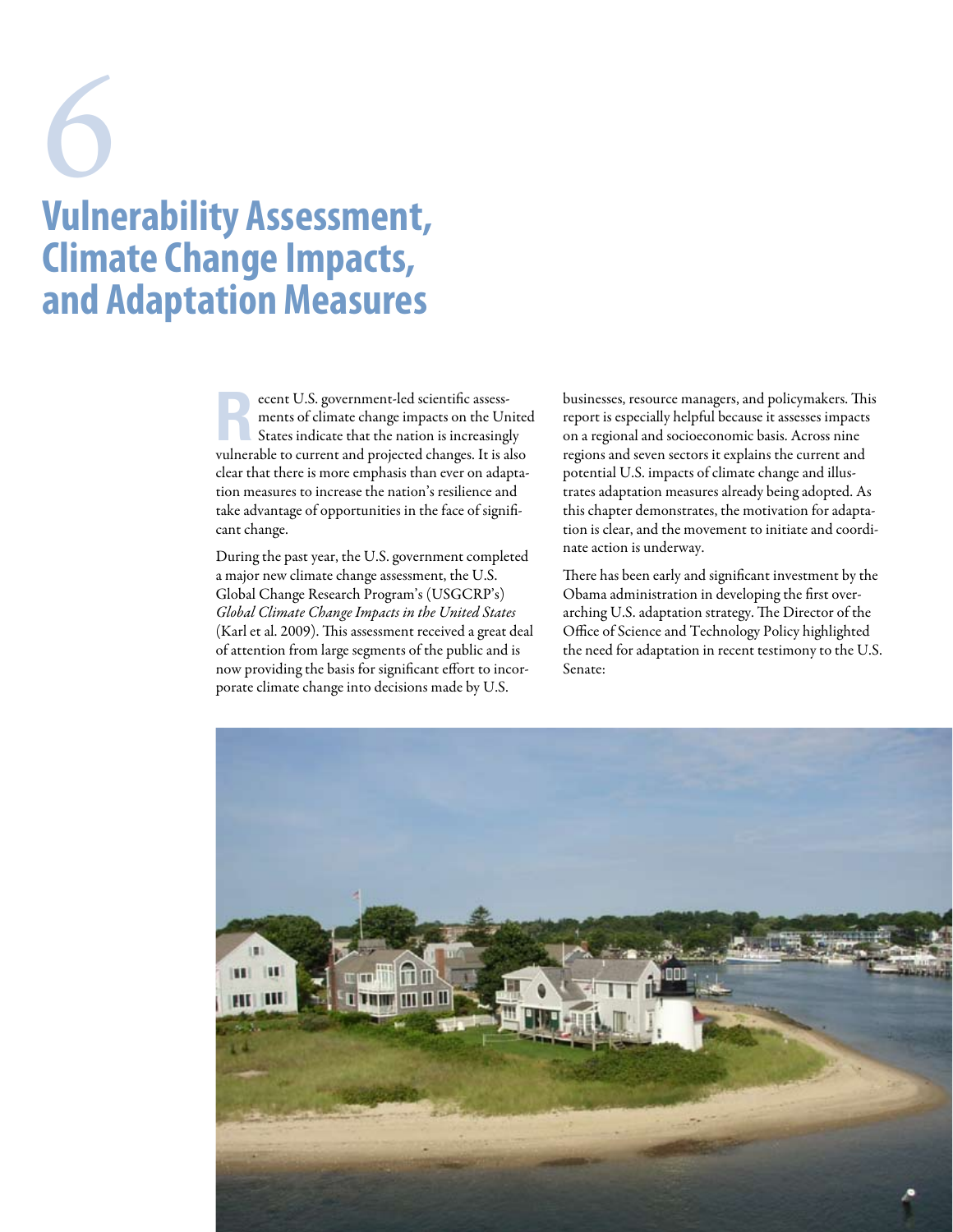*[The reality of climate change] underlines the need to invest, in parallel with efforts to reduce emissions and increase the uptake of the main heat-trapping gases, in adaptation to the changes in climate that can no longer be avoided—e.g., breeding heat- and drought-resistant crop strains, bolstering defenses against tropical diseases, improving the efficiency of water use, managing ecosystems to improve their resilience, and management of coastal zones with sea-level rise in mind.*<sup>1</sup>

Building on community, business, and resource management efforts to examine adaptation options, the President issued Executive Order 13514 on October 5, 2009.<sup>2</sup> In addition to reducing greenhouse gas (GHG) emissions, this order will seek to organize the national effort on climate change adaptation and ensure widespread and complementary programs across the U.S. government. The executive order states that federal agencies will participate actively in a new U.S. Interagency Climate Change Adaptation Task Force that is "developing the domestic and international dimensions of a U.S. strategy for adaptation to climate change." This strategy will contribute to the knowledge, capability, and resources to effectively respond to climate change.

Increasingly, activities to assess and address vulnerabilities are focusing on the specific information needed to make better decisions in the face of climate variability and change, and in particular to facilitate effective and appropriate adaptation initiatives. Recent scientific assessments have been more focused on defining the most relevant and useful information for decision makers and providing it in a way that is accessible for all. In other words, the process is changing to be more demand-driven, and not only identifies the expected climate impacts, but also looks at some key risks and opportunities. Some of the recent key findings follow.

# Global Climate Change Impacts in the **UNITED STATES**

During the last three years (2006–2009), the U.S. government has completed a suite of focused assessments addressing high-priority climate research questions. In an open and transparent manner, this approach communicates scientific analyses to the public via a set of 21 Synthesis and Assessment Products (SAPs) developed by USGCRP (U.S. CCSP/GCRP 2006–2009). These SAPs were synthesized in a single national-scale assessment, *Global Climate Change Impacts in the United States* (GCCI), released in June 2009 (Karl et al. 2009). The report analyzed climate impacts and response options across nine U.S. regions and seven sectors, and identified the following 10 key findings:

# *1. Global warming is unequivocal and primarily*

*human-induced.* Global temperature has increased over the past 50 years. This observed increase is due primarily to human-induced emissions of heat-trapping gases.

# *2. Climate changes are underway in the United States and are projected to grow.* Climate-related changes are already observed in the United States and its coastal waters. These include increases in heavy downpours, rising temperature and sea level, rapidly retreating glaciers, thawing permafrost, lengthening growing seasons, lengthening ice-free seasons in the ocean and on lakes and rivers, earlier snowmelt, and alterations in river flows. These changes are projected to grow.

*3. Widespread climate-related impacts are occurring now and are expected to increase.* Climate changes are already affecting water, energy, transportation, agriculture, ecosystems, and health. These impacts are different from region to region and will grow under projected climate change.

## *4. Climate change will stress water resources.*

Water is an issue in every region, but the nature of the potential impacts varies. Drought, related to reduced precipitation, increased evaporation, and increased water loss from plants, is an important issue in many U.S. regions, especially in the West. Floods, water quality problems, and impacts on aquatic ecosystems and species are likely to be amplified by climate change in most regions. Declines in mountain snowpack are important in the West and Alaska, where snowpack provides vital natural water storage.

*5. Crop and livestock production will be increasingly challenged.* Agriculture is considered one of the sectors most adaptable to changes in climate. However, increased heat, pests, water stress, diseases, and weather extremes will pose adaptation challenges for crop and livestock production.

*6. Coastal areas are at increasing risk from sea level rise and storm surge.* Sea level rise and storm surge place many U.S. coastal areas at increasing risk of erosion and flooding, especially along the Atlantic and Gulf Coasts, Pacific Islands, and parts of Alaska. Energy and transportation infrastructure and other property in coastal areas are very likely to be adversely affected.

*7. Threats to human health will increase.* Health impacts of climate change include heat stress, waterborne and foodborne diseases, poor air quality, extreme weather events, and diseases transmitted by insects and rodents. Robust public health infrastructure could reduce the potential for negative impacts from climate change.

*8. Climate change will interact with many social and environmental stresses.* Climate change will combine with air and water pollution, population growth, overuse of resources, urbanization, and other social, economic, and environmental stresses to create larger impacts than from any of these factors alone.

<sup>1</sup> John P. Holdren, *Climate Services: Solutions from Commerce to Communities: Hearing before the United States Senate Committee on Science, Transportation, and Commerce*, 111th Cong., 1st Sess. (2009).

2 "Federal Leadership in Environmental, Energy, and Economic Performance." *Federal Register*, Vol. 74, No. 194. See http://www.archives.gov/federalregister/executive-orders/2009 obama.html.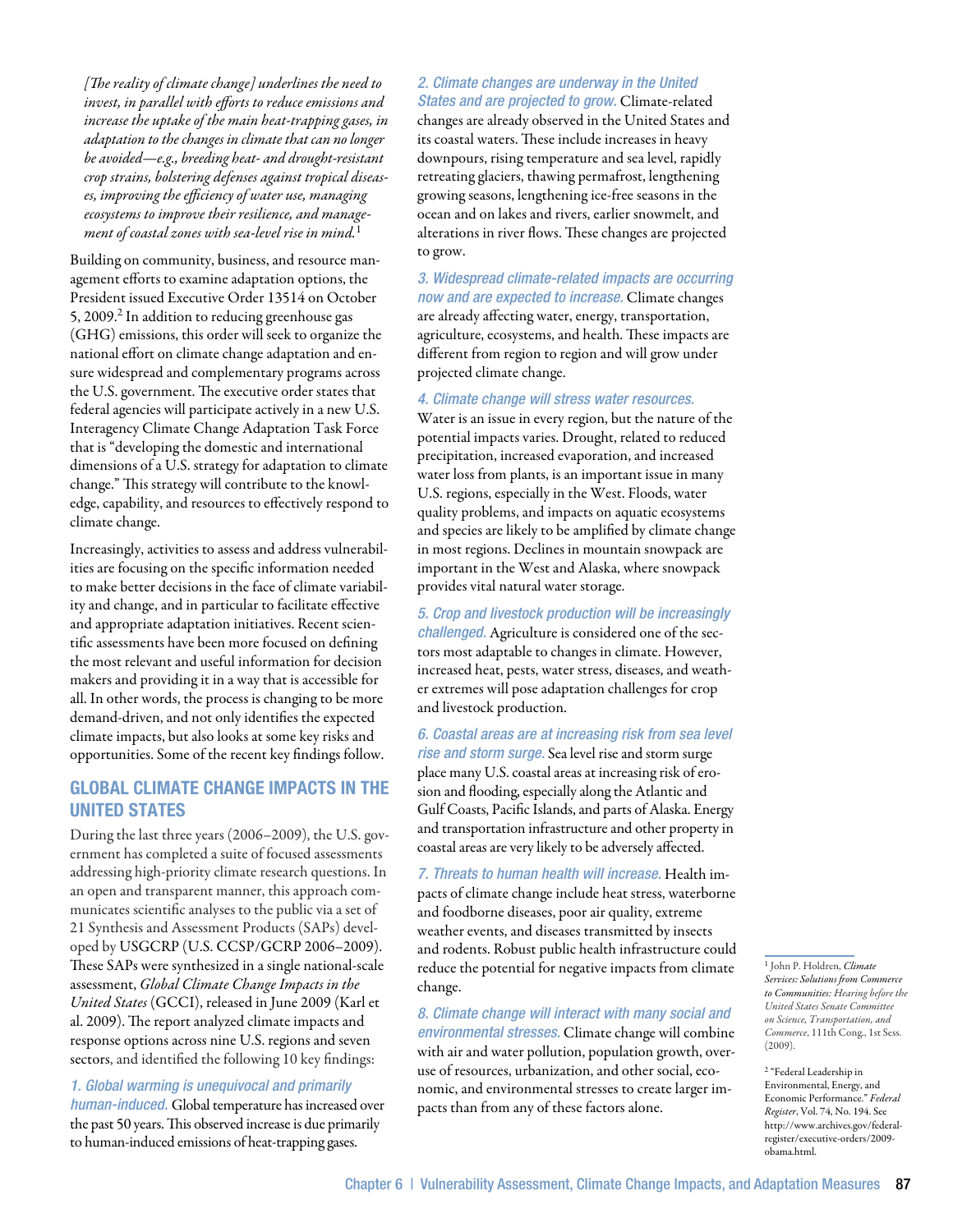*9. Thresholds will be crossed, leading to large changes in climate and ecosystems.* There are a variety of thresholds in the climate system and ecosystems. These thresholds determine, for example, the presence of sea ice and permafrost, and the survival of species, from fish to insect pests, with implications for society. With further climate change, the crossing of additional thresholds is expected.

*10. Future climate change and its impacts depend on choices made today.* The amount and rate of future climate change depend largely on current and future human-caused emissions of heat-trapping gases and airborne particles. Responses involve reducing emissions to limit future warming, and adapting to the changes that are unavoidable.

The information in all of the SAPs as well as the GCCI is intended for use by a diverse group of decision makers, stakeholders, communicators (e.g., the media), and scientists. The material addresses the nation's needs for sound scientific information that decision makers can use to develop a better understanding of climate change impacts and vulnerabilities, as well as to develop and improve the design and implementation of adaptation measures. All of the SAPs and the GCCI were extensively reviewed by scientists, federal agency officials, stakeholders, and the general public. The SAPs build on and integrate cutting-edge research and application activities, advanced over the years by the interagency research efforts in climate and global change. More information about the SAPs and GCCI may be found in Chapter 8 of this report and at www. globalchange.gov.

The information highlighted in this chapter is taken principally from the GCCI report, which synthesizes much of the analysis in the SAPs and incorporates several other assessments. It provides analyses of ongoing and potential impacts of climate variability and change, adaptability of key systems, and measures that might be taken to reduce vulnerability, including examples of adaptation measures already in evidence. This chapter highlights ongoing U.S. efforts that are generating new insights into the potential impacts of climate change on key physical and biological processes (e.g., snowpack changes, streamflow, drought, extreme events) and changing resilience and vulnerability in a range of socioeconomic sectors (e.g., energy, agriculture, water resources, coastal systems, human health, and transportation).

# Some Key U.S. Vulnerabilities

#### Water and Energy

Climate change has clearly already altered, and will continue to alter, many aspects of the water cycle in the United States, affecting where, when, and how much water is available for all uses. Changes include widespread melting of snow and ice, increasing atmo-

spheric water vapor, increasing evaporation, changing precipitation patterns and intensity, changing incidence of drought, rising water temperatures, reductions in river and lake ice, and changes in soil moisture and runoff. These changes have impacts across a vast range of socioeconomic activities, such as transportation, agriculture, energy production, industrial uses, and other needs, including human consumption (Karl et al. 2009).

Some examples of regional changes already observed include drying in the Southwest, a reduction of snowpack/snow-water equivalent in the West, an increase in the incidence of heavy precipitation events across most of the United States, increasing streamflow in the eastern United States, and reduced ice cover on the Great Lakes. All of these examples are projected to continue, along with additional emerging disruptions to the current state of the water cycle (Karl et al. 2009).

An illustration of impacts from one of these regional changes is the potential consequences of drying in the Southwest. Parts of the Southwest could see more than a 40 percent decrease in surface runoff by midcentury (even under a moderate future emissions scenario). This is occurring against a backdrop of rapid population growth in the region and in a climate that is already semi-arid. In this region (and in others), climate change places an additional stress on already overburdened water systems (Karl et al. 2009).

Many locations in the Southwest are likely to suffer from conflict over water resources by 2025, even in the absence of climate change (U.S. DOI/BOR 2005). Under drier conditions, these conflicts are likely to be more widespread or to occur sooner and with greater intensity. Water disputes already exist in several areas across the United States, including the Sacramento Bay Delta, the Rio Grande, the Klamath River in Oregon and California, the Colorado River, and the Apalachicola-Chattahoochee-Flint River system in the Southeast (Karl et al. 2009).

In addition to vulnerabilities in water supply for human consumption, water is used in the process of power production—for cooling thermal power plants, and for generating power in hydroelectric facilities. In addition, delivering and treating water require large amounts of energy; thus, the vulnerabilities of water and energy systems are tightly interconnected.

Many of the effects of climate change have clear implications for the reliable production, transmission, and use of energy itself. For example, rising temperatures are likely to increase cooling needs and reduce heating needs in different parts of the country; changing precipitation patterns may positively or negatively affect the ability to produce hydropower; and increases in hurricane intensity could impact Gulf of Mexico energy production, refining, and transportation (Karl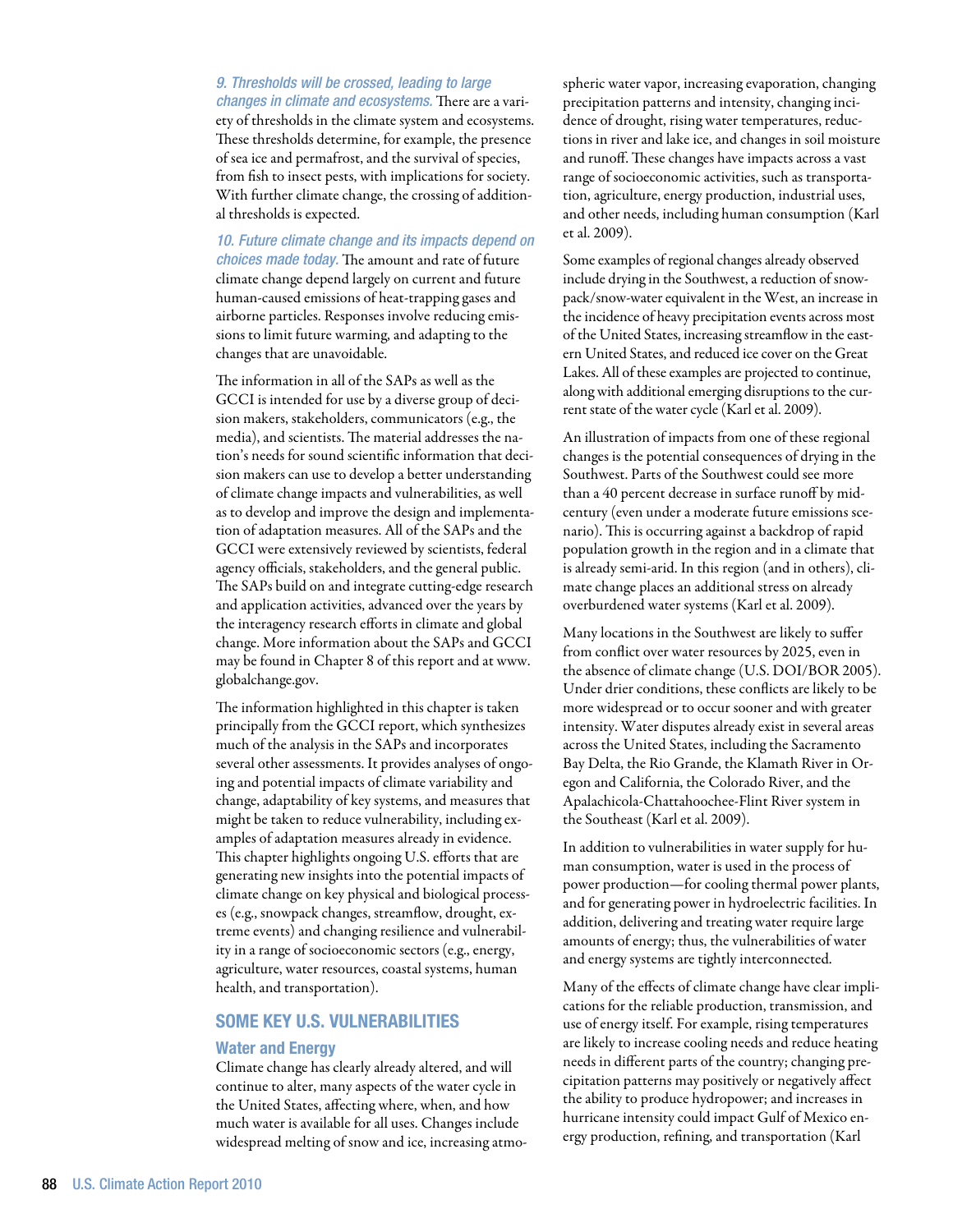et al. 2009). There may be changes in energy consumed for other climate-sensitive processes, such as pumping water for irrigation in agriculture (Peart et al. 1995; McCarthy et al. 2001). Depending on the magnitude of these possible energy consumption changes, it may be necessary to consider changes in energy supply or conservation practices to balance demand (Franco and Sanstad 2006; CEPA 2006).

Impacts due to climate change are more likely to be most apparent at the sub-national scale, such as the regional effects of extreme weather and reduced water availability, and increased cooling demands in areas where temperature and vulnerable populations are increasing. Overall, the national energy economy is large, and the energy industry has both the financial and the managerial resources to be adaptive (Karl et al. 2009). Of course, climate change effects on energy supply and demand will depend not only on climatic factors, but also on patterns of economic growth, land use, population growth and distribution, technological change, and social and cultural trends that shape individual and institutional actions (McCarthy et al. 2001).

## **Transportation**

The U.S. transportation network is vital to the nation's economy, safety, and quality of life. Transportation accounts for approximately one-third of total U.S. GHG emissions. While it is widely recognized that emissions from transportation have impacts on climate change, climate will also likely have significant impacts on transportation infrastructure and operations (Karl et al. 2009; U.S. DOT 2006).

Examples of specific types of impacts include softening of asphalt roads and warping of railroad rails; damage to roads and opening of shipping routes in polar regions (McCarthy et al. 2001); flooding of roadways, rail routes, and airports from extreme events and sea level rise; and interruptions to flight plans due to severe weather (Karl et al. 2009).

Along the Gulf Coast alone, it is estimated that 3,864 kilometers (2,400 miles) of major roadways and 396 kilometers (246 miles) of freight rail lines are at risk of permanent flooding within 50–100 years as climate change and land subsidence combine to produce an anticipated relative sea level rise in the range of 1.2 meters (4 feet). In Alaska, the cost of maintaining the state's public infrastructure is projected to rise 10–20 percent by 2030 due to warming, costing the state an additional \$4–\$6 billion, with roads and airports accounting for about half this cost (Karl et al. 2009). In New York City, what is now a 100-year storm is projected to occur as often as every 10 years by late this century. Portions of lower Manhattan and coastal areas of Brooklyn, Queens, Staten Island, and Long Island's Nassau County would experience a marked increase in flooding frequency. Much of the critical transportation infrastructure, including tunnels, subways, and airports,

lies well within the range of projected storm surge and would be flooded during such events (Karl et al. 2009).

## Public Health

Climate change poses unique threats to human health, including direct threats from heat waves or storms, and indirect effects, such as heat-exacerbated air quality impacts on health, or climate-sensitive infectious diseases (Box 6-1; Karl et al. 2009). Given the complexity of the factors that influence human health, assessing health impacts related to climate change poses a significant challenge (NAS/NRC 2001). The extent and nature of climate change impacts on human health vary by region, by relative sensitivity of population groups, by the extent and duration of exposure to climate change itself, and by society's ability to adapt to or cope with the change (Rose et al. 2001).

The probability of exacerbated health risks due to climate change points to a need to maintain a strong public health infrastructure to help limit future impacts (Ebi et al. 2008). Several initiatives, especially in cities, have been implemented for reducing risk. Appropriate and focused weather and climate information from the U.S. government has been essential in these initiatives. For example, heat is already the leading cause of U.S. weather-related deaths, with more than 3,400 deaths reported between 1999 and 2003 from excessive heat. Projections for several cities indicate increasing risk of heat-related deaths with increasing temperatures, even when including the likelihood of some adaptation measures (Karl et al. 2009).

Warming will also make it more challenging to meet air quality standards that affect certain segments of the population, particularly those with existing lung conditions or those who spend more time outdoors. Under constant pollution emissions, by the middle of this century, Red Ozone Alert days (when the air is unhealthful for everyone) in the 50 largest cities in the eastern United States, are projected to increase by 68 percent due to warming alone (Karl et al. 2009).

## Box 6-1 Endangerment and Cause or Contribute Findings for Greenhouse Gases<sup>1</sup>

In response to a U.S. Supreme Court decision requiring the U.S. Environmental Protection Agency (EPA) to determine whether greenhouse gases (GHGs) endanger human health or welfare, or whether the science is too uncertain to make a determination, the EPA Administrator proposed endangerment and cause or contribute findings under Section 202 (a) of the Clean Air Act in April 2009. The proposed findings then underwent a public comment period. The proposed findings stated that the total body of scientific evidence compellingly supports that GHGs threaten both public health and welfare and that emissions from U.S. vehicles cause or contribute to the problem. On December 7, 2009, EPA finalized the endangerment and the cause or contribute findings. The Administrator reached this conclusion after considering both current and projected future effects of climate change and the full range of risks and impacts to public health and welfare in the United States, as well as extensive public comments.

 $\overline{\phantom{a}}$ 

<sup>1</sup>Further information can be found at http://www.epa.gov/climatechange/endangerment.html.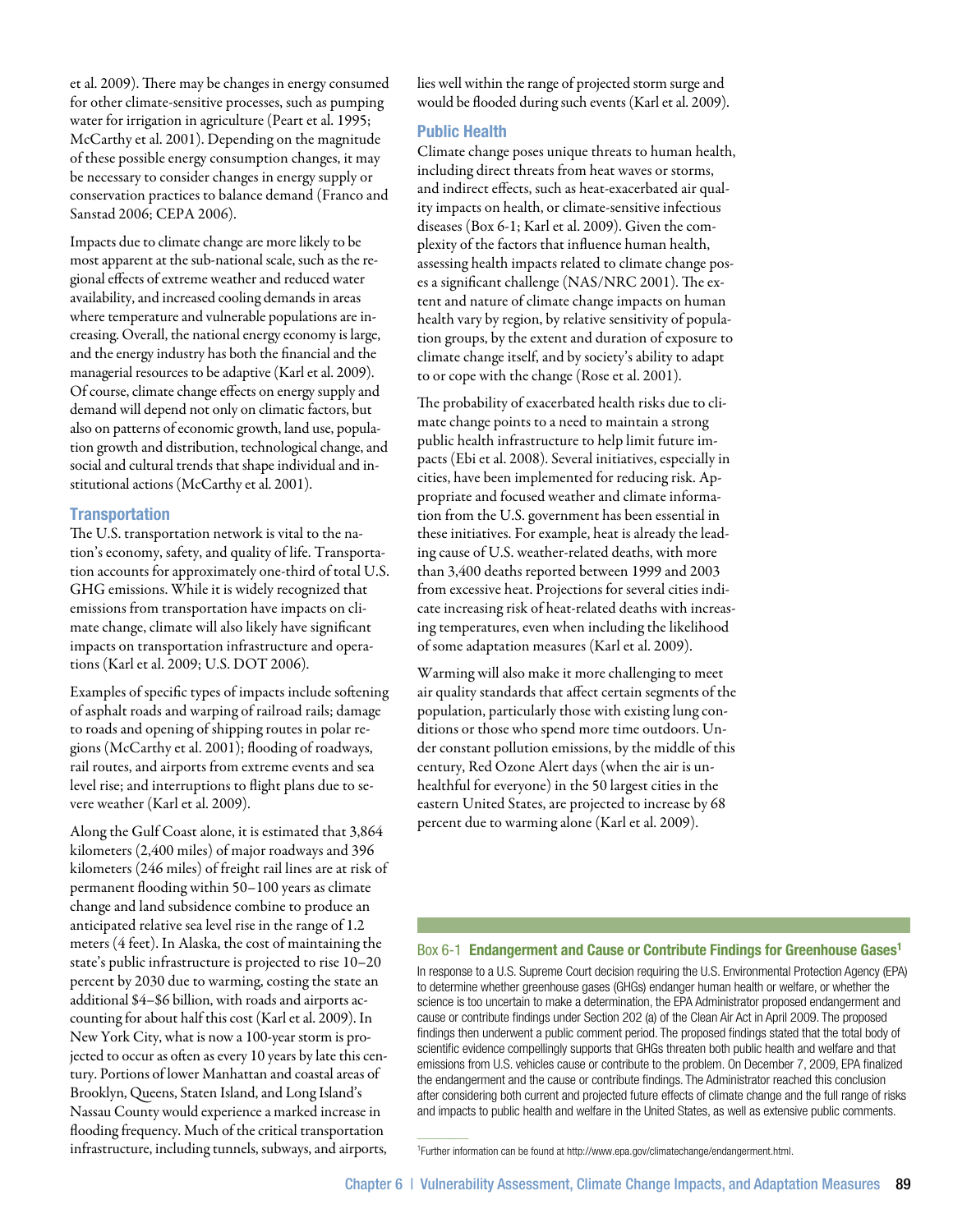Studies analyzed by the U.S. Environmental Protection Agency (EPA) show that climate change causes increases in summertime ozone concentrations over substantial regions of the country (U.S. EPA/ORD 2009). For those regions that showed climate-induced increases, the increase in the maximum daily 8-hour average ozone concentration—a key metric for regulating U.S. air quality—was in the range of 2–8 parts per billion, averaged over the summer season. The increases were substantially greater than this during the peak pollution episodes that tend to occur over a number of days each summer. Several studies suggest that climate change may increase the frequency of high-ozone events (Bell et al. 2007; Leibensperger et al. 2008). Even when considering future scenarios with large decreases in air pollution emissions, climate change partly offsets the benefit of the emission reductions (Jacob and Winner 2009). Accordingly, climate change represents a significant penalty for air quality managers working to achieve ozone air quality goals and raises concerns about adverse health outcomes.

## **Ecosystems**

Climate is an important factor influencing the distribution, structure, function, and services of ecosystems. Ongoing climate changes are interacting with other environmental changes to affect biodiversity and the future condition of ecosystems (e.g., McCarthy et al. 2001; Parmesan and Yohe 2003; Karl et al. 2009). Many factors affect biodiversity, including climatic conditions; the influence of competitors, predators, parasites, and diseases; disturbances, such as fire; and other physical factors. Human-induced climate change, in conjunction with other stresses, is exerting major influences on natural environments and biodiversity, and these influences are generally expected to grow with increased warming (Karl et al. 2009).

Climate change is already affecting many U.S. ecosystems, including wetlands, forests, grasslands, rivers and lakes, and coastal and nearshore environments, and has led to large-scale changes in the range of species and timing of seasons and migration. Invasive weed species have also increased, as have some insect pests and pathogens. Nearshore ecosystems are under stress not only from increasing temperatures, but also from the increased acidity in the ocean. U.S. desert and dry lands are likely to become hotter and drier, feeding a self-reinforcing cycle of invasive plants, fire, and erosion. In the future, these effects are likely to increase (Karl et al. 2009).

#### **Coasts**

Approximately one-third of the U.S. population lives in counties immediately bordering the nation's ocean coasts. In addition to accommodating major cities, the coastal zone supports recreation, fishing, energy, industry, and critical transportation infrastructure. Coastal and ocean activities contribute more than one

trillion dollars to the national gross domestic product (Karl et al. 2009).

Increasing vulnerability at the coast will result from extreme events and sea level rise, and also from population changes, building practices, beach management, increasing nitrogen runoff, and many other socioeconomic factors. Sea levels have been rising by 2–3 millimeters (0.078–0.117 inches) per year along most of the U.S. coast (Zervas 2001). However, due to the feedback loops of climate change, that rise is projected to accelerate in the coming decades. Accounting for local subsidence, coastal scientists are considering the possible impacts of a 0.9-meter (3-foot) rise in sea level (or more in some locations) over the next century (Titus et al. 2009; Karl et al. 2009).

Key concerns associated with these changes include land loss, increased flooding of low-lying coastal communities, coastal erosion, barrier island migration, wetland loss, and increased salinity of aquifers and estuaries, especially during droughts. Various health impacts, including those associated with population displacement, are among the secondary effects of these changes. This increasing societal vulnerability is leading some insurance companies to raise rates or deny property coverage to communities along the Gulf and Atlantic coasts (Mills 2005).

# Sample u.s. Research, Assessments, and Activities Pertaining to Vulnerability, Impacts, and Adaptation

Many of the key U.S. vulnerabilities discussed above are being addressed across the government and within communities through specific programs at a variety of different geographic scales. Following is a sample cross-section of the programs being carried out by the United States at the international, federal, state, regional, and local levels to assess the impacts of and reduce vulnerability to climate change. A goal of the new U.S. Interagency Climate Change Adaptation Task Force is to create a coherent, comprehensive program of activities that allows synergies among these many and varied programs.

# International Activities *NASA, USAID, and NOAA Hubs*

The National Aeronautics and Space Administration (NASA), the U.S. Agency for International Development (USAID), and the National Oceanic and Atmospheric Administration (NOAA) are working to develop regional hubs around the world to apply remotely sensed information to development assistance. Based on the successful SERVIR (Regional Visualization and Monitoring System) hub in Central America, this activity will link available data streams to new applications, develop tools, and build local human and institutional capacity to use this information. These systems will sup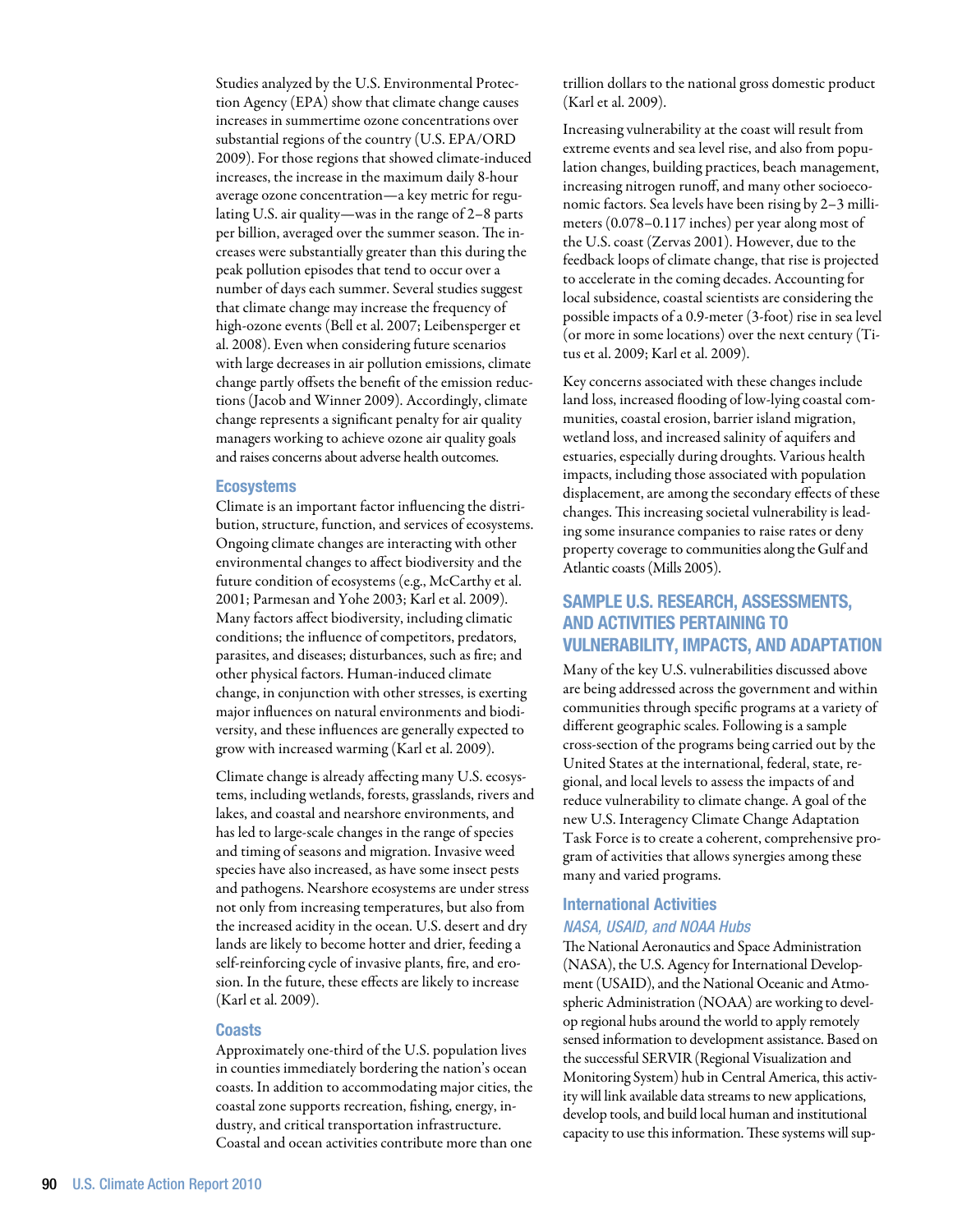port decision making in a number of areas, including climate change, land management, urban planning, food security, agriculture, and disaster mitigation.

# *USAID Climate Change Program3*

USAID, often in partnership with other agencies, leads a number of activities to help build developing country capacity to understand climate change and adapt to its impacts. This includes supporting innovative applications and tools for climate and weather observation, and developing guidance on how to build the resilience of projects designed to promote economic development. USAID works to make data and guidance readily accessible and useful for development decisions at the community, national, and regional levels. USAID also provides support for cutting-edge research to develop more climate change-resilient agricultural inputs, and provides capacity building in disaster preparedness and risk reduction. USAID's approach places particular emphasis on partnerships with the private sector and on working with local and national authorities, communities, and nongovernmental organizations.

Recent climate change adaptation projects supported by USAID include:

- **Community-based drought preparedness planning** in Cambodia, East Timor, and Vietnam.
- An early-warning system to ensure that drought and other threats to the well-being of East African pastoralists' free-ranging livestock can be detected and addressed in a timely manner.
- A three-year initiative to help vulnerable communities in the seven Zambezi river basin countries use conservation-based farming techniques, soil conservation, water-harvesting techniques, and reforestation to adapt to climate-related threats.
- Research into the development of heat-tolerant wheat and flood-tolerant rice varieties in South Asia, where farmers are already seeing the impacts of higher temperatures and more severe flooding on crop yields.
- Community training to help farmers in Malawi diversify their livelihoods and adopt new agriculture conservation practices that reduce soil erosion, improve water quality, and sequester carbon in the soil.
- A Collaborative Research Support Program that is identifying ways to build the resilience of Andean small-holder production systems and their capacity to adapt to climate change.
- Dissemination of micro-irrigation technologies, such as foot pumps, in Mali, to address rainfall variability and increase water use efficiency.

USAID recognizes that adapting to climate change requires a hierarchy of linked efforts. USAID is working to make Earth observation information readily accessible and applicable to development decisions,

including developing innovative applications and appropriate tools, and communicating that information to stakeholders and decision makers. Through interaction with local partners and with new tools, USAID can better understand how environmental changes may affect sectors critical for development. Once those impacts are understood, stakeholders need to assess and agree on preferred adaptation options. Then, on-the-ground actions can be implemented to build the resilience of projects designed to promote economic development.

USAID is also supporting a three-year initiative implemented by the International Federation of Red Cross and Red Crescent Societies and the United Nations World Meteorological Organization, to help vulnerable communities in the seven Zambezi river basin countries use conservation-based farming techniques, soil conservation, water-harvesting techniques, and reforestation to adapt to climate-related threats.

# Activities at Local to National Scales *USGCRP Assessments4*

USGCRP, an interagency body of 13 agencies, has published a suite of 21 SAPs over the past three years (U.S. CCSP/GCRP 2006–2009). USGCRP is the focal point for the development of the detailed assessments referred to in this chapter. Each of the 21 reports focused on particular elements of climate change and U.S. vulnerabilities, and many assessment efforts of individual agencies are incorporated into these USGCRP assessments. In the spring of 2008, a technical scientific assessment was produced to provide an ongoing summary of the work (CENR 2008). In June 2009, the comprehensive national-scale GCCI assessment was released, which incorporated the results of all 21 SAPs and included a specific focus on adaptation information (Karl et al. 2009). The assessment is being discussed at dozens of local, regional, and national meetings and stakeholder forums, and is being built on to provide a foundation for more focused scientific information to support adaptation and decision making.

# *NASA Applied Sciences Program*

This program benchmarks practical uses of NASAsponsored observations from Earth observation systems and predictions from Earth science models. NASA implements projects that carry forth this mission through partnerships with public, private, and academic organizations working toward developing innovative approaches for using Earth system science information to provide decision support that can be adapted in applications worldwide. This program focuses on applications of national priority, such as agriculture, water resources, and air quality, and expands and accelerates the use of knowledge, science, and technologies resulting from the NASA goal of improving predictions in the areas of weather, climate, and natural hazards.5

3 See http://www.usaid.gov/our\_ work/environment/climate/.

4 See http://www.globalchange. gov/publications/reports.

5 See http://science.hq.nasa.gov/ earth-sun/applications/index.html.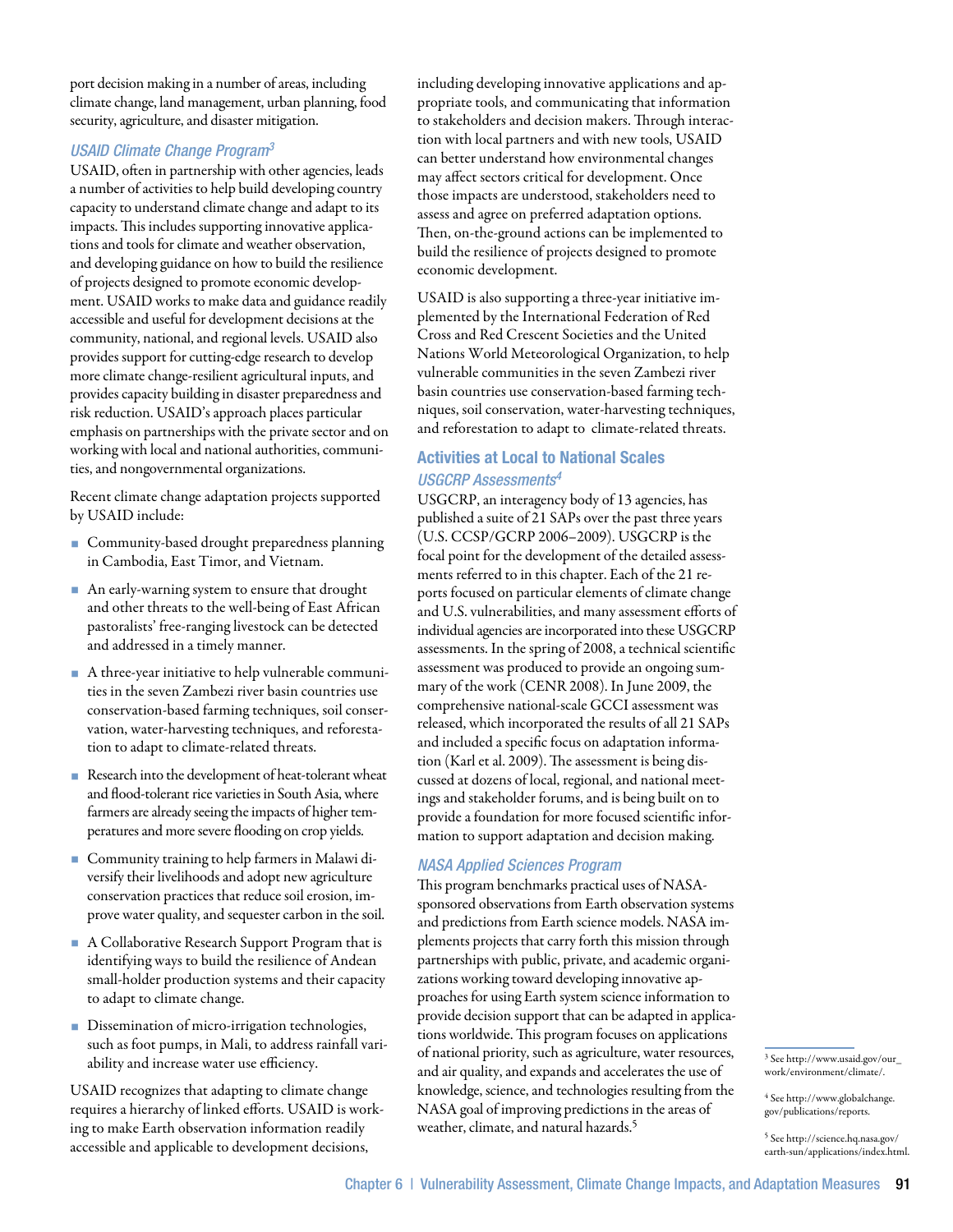## *EPA Global Change Research Program*

EPA's Global Change Research Program (GCRP) is an assessment-oriented program that emphasizes understanding the potential consequences of climate variability and change on U.S. human health, ecosystems, and socioeconomic systems. This program has four areas of emphasis: human health, air quality, water quality, and ecosystem health. In an attempt to capitalize on expertise in the academic community, a significant portion of EPA's GCRP resources is dedicated to extramural research grants administered through the STAR (Science To Achieve Results) grants program, which supports science related to assessments of the consequences of global change and human dimensions research.<sup>6</sup> Another sample of research and assessment is available in the form of the Sanctuaries Condition Reports published by NOAA's Office of National Marine Sanctuaries.

#### *NOAA Office of National Marine Sanctuaries*

The Office of National Marine Sanctuaries (ONMS) manages marine areas in both nearshore and open ocean waters that range in size from less than 2.59 square kilometers (1 square mile) to almost 362,600 square kilometers (140,000 square miles). To study marine ecosystems and the human influences that affect them, in 2001 ONMS began to implement System-Wide Monitoring (SWiM). Part of SWiM includes the preparation of Condition Reports that summarize the resources in each sanctuary, pressures on those resources, the current condition and trends, and management responses to the pressures that threaten the integrity of the marine environment. Specifically, the reports include information on the status and trends of water quality, habitat, living resources, and maritime archaeological resources and the human activities that affect them. They also consider ways to observe and respond to climate-related changes in sea level, water temperature, ocean acidity, coral bleaching, invasive species, and diseases.7

## *USGS Climate Effects Science Network8*

The U.S. Geological Survey (USGS) Climate Effects Science Network (CESN) is coordinated through all U.S. Department of the Interior (DOI) resource management bureaus. CESN integrates climate and environmental change data sets with conceptual and digital models across disciplines, including remote sensing, geography, geology, biology, and hydrology, to better understand the impacts of climate on natural resources, agriculture, and human populations on episodic to decadal and millennial time scales, local to global spatial scales, and weather to climate process scales. The goal of CESN is to develop a systems-level understanding of biogeochemical processes resulting from changes in climate, to link these changes to the sustainability of ecosystems, wildlife, subsistence cultures, and societal infrastructure, and to apply the knowledge gained for decision support. In 2008, USGS initiated pilot-integrated research in northern Alaska, where permafrost thaw and sea-ice melting are resulting in rapid and poorly understood changes to regional ecosystems.

*U.S. National Integrated Drought Information System*  More than a dozen U.S. federal agencies or offices collaborate in the U.S. National Integrated Drought Information System (NIDIS) effort to provide risk and drought management information.<sup>6</sup> Some of the agencies include NOAA, the U.S. Department of Agriculture (USDA), DOI, the U.S. Department of Transportation (DOT), and the U.S. Department of Energy. NIDIS was formally launched in 2006 and has significant milestones to increase capabilities in every year. It is designed to develop the leadership and networks to implement an integrated drought monitoring and forecasting system at federal, state, and local levels and to foster and support a research environment focusing on risk assessment, forecasting, and management. A key piece of the NIDIS activity will be an early-warning system for drought to provide accurate, timely, and integrated information. All of this information is incorporated into interactive systems, such as the Web portal, which provides not only timely access to the early-warning capabilities, but also a framework for public awareness and education about droughts.<sup>9</sup>

## *NSF Decision Making Under Uncertainty Centers10*

Under the leadership of the U.S. National Science Foundation (NSF) five interdisciplinary research teams are studying important aspects of problems associated with understanding climate-related decisions under uncertainty. The increased knowledge generated by recent scientific research on the causes and consequences of climate change and variability has led to a growing need to better understand how decision makers choose among alternative courses of action. These teams are expected to produce new insights of interest to the academic community, generate significant educational benefits, and develop new tools that will benefit decision makers and a range of stakeholders. Research centers are located at Arizona State, Carnegie-Mellon, and Columbia universities. Other interdisciplinary teams are conducting research at the University of Colorado at Boulder, and Rand Corporation in Santa Monica, California.

## *USDA/NRCS National Water and Climate Center*

The National Water and Climate Center (NWCC) leads the development and transfer of water and climate information and technology through natural resource planning support, data acquisition and management, technology innovation and transfer, partnerships, and joint ventures.<sup>11</sup> The NWCC develops and manages key observation and monitoring networks called SNOTEL (SNOpack TELemetry) and SCAN

 $^6$  See http://cfpub.epa.gov/gcrp/  $\,$ about ov.cfm.

7 See http://sanctuaries.noaa.gov/ science/condition/welcome.html.

8 See http://www.usgcrp.gov/ usgcrp/agencies/interior.htm.

9 See http://www.drought.gov.

10 See http://www.nsf.gov/news/ news\_summ.jsp?cntn\_id=100447.

11 See http://www.wcc.nrcs.usda. gov/.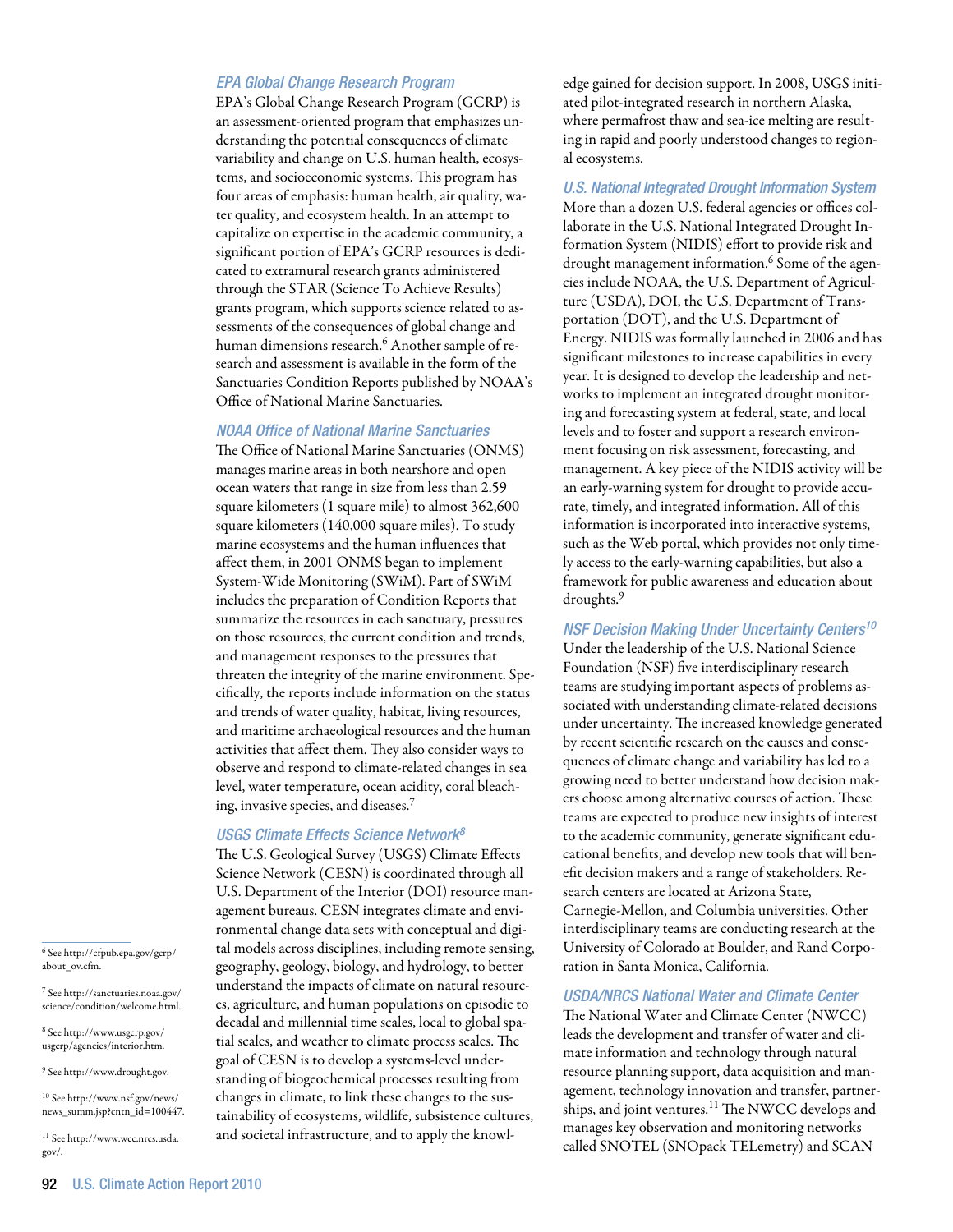(Soil Climate Analysis Network). These networks provide automated comprehensive snowpack, soil moisture, and related climate information designed to support natural resource assessments. They collect and disseminate continuous, standardized soil moisture and other climate data in publicly available databases and climate reports. Uses for these data include inputs to global circulation models, verifying and ground truthing satellite data, monitoring drought development, forecasting water supply, and predicting sustainability for cropping systems.

## Regional Activities

# *NOAA Regional Integrated Sciences and Assessments Program*

One of the key questions NOAA faces is how to improve the link between climate sciences and society. The Regional Integrated Sciences and Assessments (RISA) program is helping to realign the nation's climate research to better serve society. NOAA's RISA program supports research that addresses complex climate-sensitive issues of concern to decision makers and policy planners at a regional level. RISA research team members are primarily based at universities, though some are based at government research facilities, nonprofit organizations, or private-sector entities. Research areas include the fisheries, water, wildfire, and agriculture sectors, coastal restoration, and climate-sensitive public health issues.12 The program currently supports eight regional centers. A new RISA initiative, the Southern Climate Impacts Planning Program, was initiated in 2009 in the Gulf Coast region.<sup>13</sup>

# *NOAA Regional Climate Centers*

NOAA's six Regional Climate Centers (RCCs) are a federal-state cooperative effort designed to provide regional and local expertise and assistance to a wide range of customers.<sup>14</sup> The RCCs are engaged in the timely production and delivery of useful climate data, information, and knowledge for decision makers and other users at local, state, regional, and national levels. The RCCs support NOAA's efforts to provide operational climate services, while leveraging improvements in technology and collaborations with partners to expand quality data dissemination capabilities.

## *DOI Practitioner Development Program*

In partnership with many stakeholders and several federal agencies (including NOAA, EPA, the Department of Defense [DOD], and USDA), the DOI Bureau of Reclamation (BOR) has implemented the Basin Study Program, which will incorporate the latest science, engineering technology, climate models, and innovative approaches to water management in the western United States.<sup>15</sup> The program will serve as a part of BOR's Water Conservation Initiative and as a key element in implementing the Secure Water Act. To integrate climate change into water management

activities and to help improve methods of water resources planning, these partners are working together to develop and provide a Climate Change Integration Technical Training Program for western water practitioners, planners, technical specialists, and decision makers. This effort also exposes practitioners to emerging methods as they become available.

## *DOI Climate Change Response Centers*

Under a new secretarial order, DOI has launched a coordinated strategy to address the current and future impacts of climate change on land, water, and other natural and cultural U.S. resources. A cornerstone of this strategy is the implementation of eight Climate Change Response Centers located across the country. A network of Landscape Conservation Cooperatives will also work at landscape scales to foster partnerships and assess climate impacts on such issues as wildlife migration, invasive species, and wildfire risk. This 2009 initiative will support and promote adaptation responses.

## State Activities

## *California Climate Change Center16*

The California Climate Change Center is investigating the range of possible changes to the state's climate and the likelihood and rate of progression of such changes.17 Using the results of this work, the Center is assessing the potential future economic and ecological consequences of climate change for California, and examining a range of impacts and adaptation options (e.g., agriculture and water resources), as well as mitigation strategies. The center manages a robust research program with a dynamic community of California researchers from various scientific disciplines and a worldwide network of peers collaborating on climate change issues of interest to California.

# Sample U.S. Assessment and Adaptation Activities in Specific **SECTORS**

The sample sector- and region-specific impact summaries and adaptation projects included in this section demonstrate the variety and scale of information and methods utilized within the United States. The examples are illustrative of key areas of investigation, and are not intended to be a comprehensive listing of all efforts across the nation.

# Water Resources *Working Toward a Drought-Resilient U.S. Southwest*

A NOAA RISA program based at the University of Arizona, titled the Climate Assessment for the Southwest (CLIMAS), $18$  is developing and utilizing new information on drought to increase societal resilience to this recurrent phenomenon. The impacts of U.S. drought during the last five to seven years have included 12 See http://www.climate.noaa. gov/cpo\_pa/risa/.

 $^{13}$  See http://www. southernclimate.org.

14 See http://www.ncdc.noaa.gov/ oa/climate/regionalclimatecenters. html.

15 See http://www.usbr.gov/ WaterSMART/docs/Basin%20 Study%20Program.pdf.

16 See http://www.doi.gov/ archive/climatechange/ SecOrder3289.pdf.

17See http://www.climatechange. ca.gov/research/index.html.

18 See http://www.ispe.arizona. edu/climas/.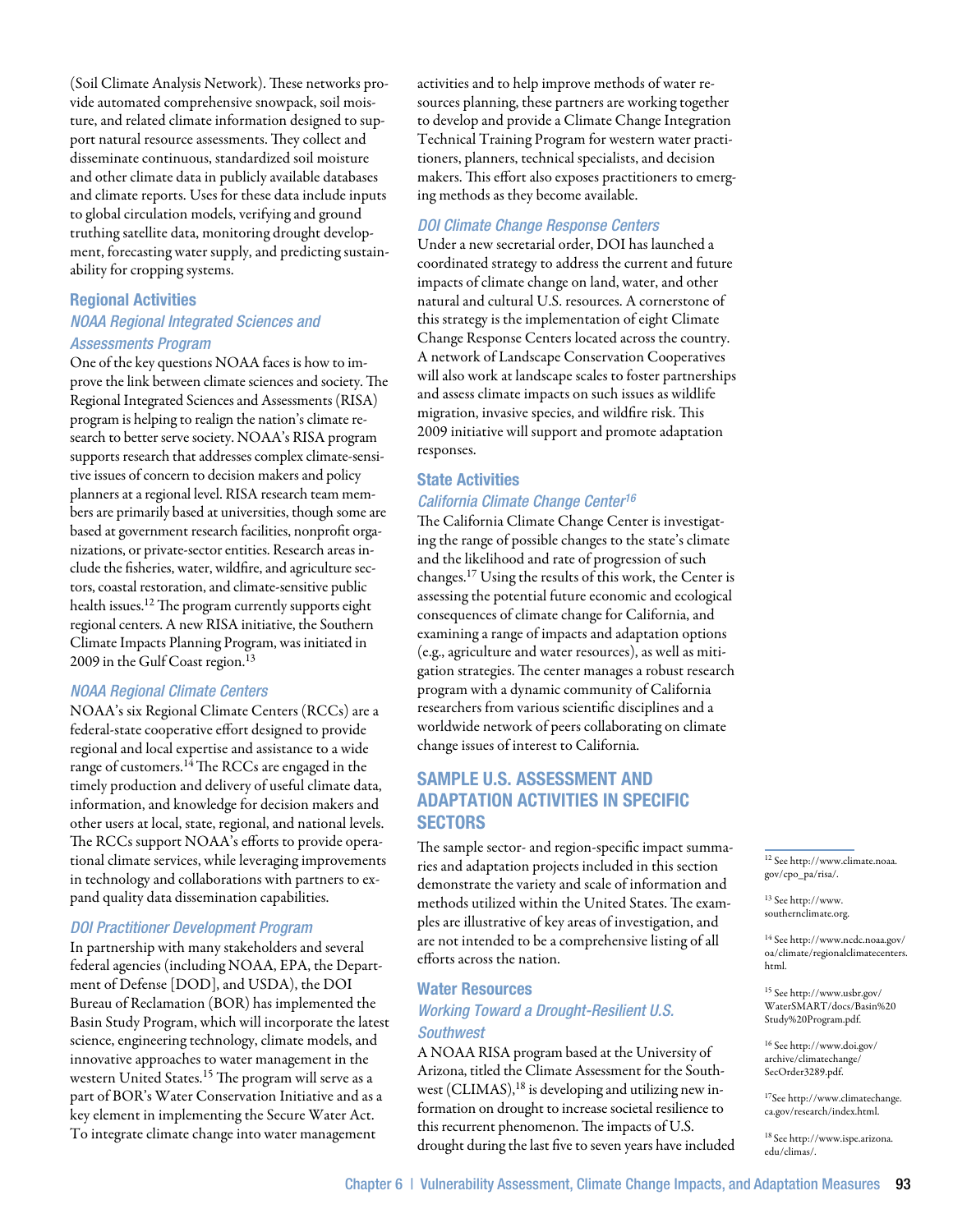sustained and significant economic losses, significantly reduced reservoir levels, water emergencies, and widespread and severe wildfires. Creating a more droughtresilient society requires a fundamental shift from crisis management to risk management. Investigators studying the impacts of drought are studying the historical record, evolving demographics and population growth, water law, and ecosystem management. For example, investigators are working to develop methods to utilize seasonal climate and streamflow forecasts more effectively to mitigate the impact of drought on water supplies. It is expected that knowledge of this type will become even more valuable in the coming decades, if climate model projections of increasing aridity in continental interiors prove accurate.

# *Developing Strategies for Improving Water Management*

If the allocation of water is already a concern in many locations around the country, the added challenges of climate change pose increased risk and vulnerability for some of these locations. An interagency report, released in 2009 by DOI, DOD, and NOAA, explored strategies to improve water management by tracking, anticipating, and responding to climate change (Brekke et al. 2009). This report describes the existing and still needed science crucial to addressing the many impacts of climate change on water resource management. It provides adaptation and planning options for water resource practitioners.

In addition, federally funded researchers are working with water and ecosystem managers as new insights and techniques become available, allowing incorporation of scientific data and information into near- and longterm planning. Interagency and partnership projects are occurring for the Colorado River, in the Columbia River Basin, and in California and many other locations.<sup>19</sup>

# *Evaluating Hydroclimatic Conditions in the Pacific Northwest*

The Climate Impacts Group (CIG) at the University of Washington is using emerging knowledge to help inform decision making related to changing hydroclimatic conditions in the Pacific Northwest. CIG is utilizing its hydrologic modeling and prediction capabilities to evaluate water resource issues, including the consequences of alternative water and hydroelectric power management strategies for salmon restoration efforts and the consequences of changing water demands and changes in land cover for regional water resources.20 CIG is one of seven similar RISA programs funded by NOAA's Climate Program Office. These programs are designed to provide the nation with experience-based knowledge about how to develop climate services.<sup>21</sup> They are an important element of the USGCRP's efforts to support decision making on climate-related issues.

## *Planning for Climate Change in New York City*

New York City is an example of adaptation in the face of water resource concerns. The city's Department of Environmental Protection (DEP), which provides water for 9 million people in the New York City metropolitan area, is beginning to alter its planning to take into account the effects of climate change—sea level rise, higher temperatures, increases in extreme events, and changing precipitation patterns—on the city's water systems. Examples of measures that have emerged from the comprehensive assessment and evaluation process include relocating critical control systems to higher floors in low-lying buildings or to higher ground, building flood walls, and modifying infrastructure design criteria. The DEP is also establishing a system for reporting the impacts of extreme weather on the city's watershed and infrastructure (Karl et al. 2009).

## *Assessing Groundwater Availability*

The depletion of groundwater at a variety of scales and the compounding effects of recent droughts emphasize the need for an updated status on the availability of the nation's groundwater resources. Assessments of the current state of the highest-stressed groundwater flow systems are necessary tools for characterizing the availability of groundwater. The USGS Groundwater Resources Program<sup>22</sup> is taking advantage of the quantitative work previously conducted by the Regional Aquifer-System Analysis Program and information available from USGS, DOI (e.g., BOR, the National Park Service [NPS], Bureau of Land Management [BLM]) and other federal agencies (e.g., EPA and NOAA), states, tribes, and local governments to provide an updated quantitative assessment of groundwater availability in areas of critical importance. The assessments currently underway and continuing into 2010 and beyond will (1) document the effects of human activities on water levels, groundwater storage, and discharge to streams and other surface-water bodies; (2) explore climate variability impacts on the regional water budget; and (3) evaluate the adequacy of data networks to assess impacts at a regional scale.

# *Developing a National-Scale View of Water Quality Impacts from Climate Change*

EPA is using high-resolution simulations of future climate change over the contiguous United States from the North American Regional Climate Change Assessment Program and land-use scenarios from EPA's Integrated Climate and Land Use Scenarios project to develop hydrologic and water quality change scenarios for 20 major drainage basins across the United States. These scenarios will be based on watershed simulations conducted with the HSPF (Hydrologic Simulation Program–Fortran) and SWAT (Soil and Water Assessment Tool) watershed models, and will focus on the response of stream flow,

19 See, for example, http://pubs. usgs.gov/circ/1331/Circ1331.pdf and http://wwa.colorado.edu/ colorado\_river/.

20 See http://www.cses. washington.edu/cig/res/hwr/hwr. shtml.

21 See http://www.climate.noaa. gov/cpo\_pa/risa/.

22 See http://water.usgs.gov/ogw/ gwrp/.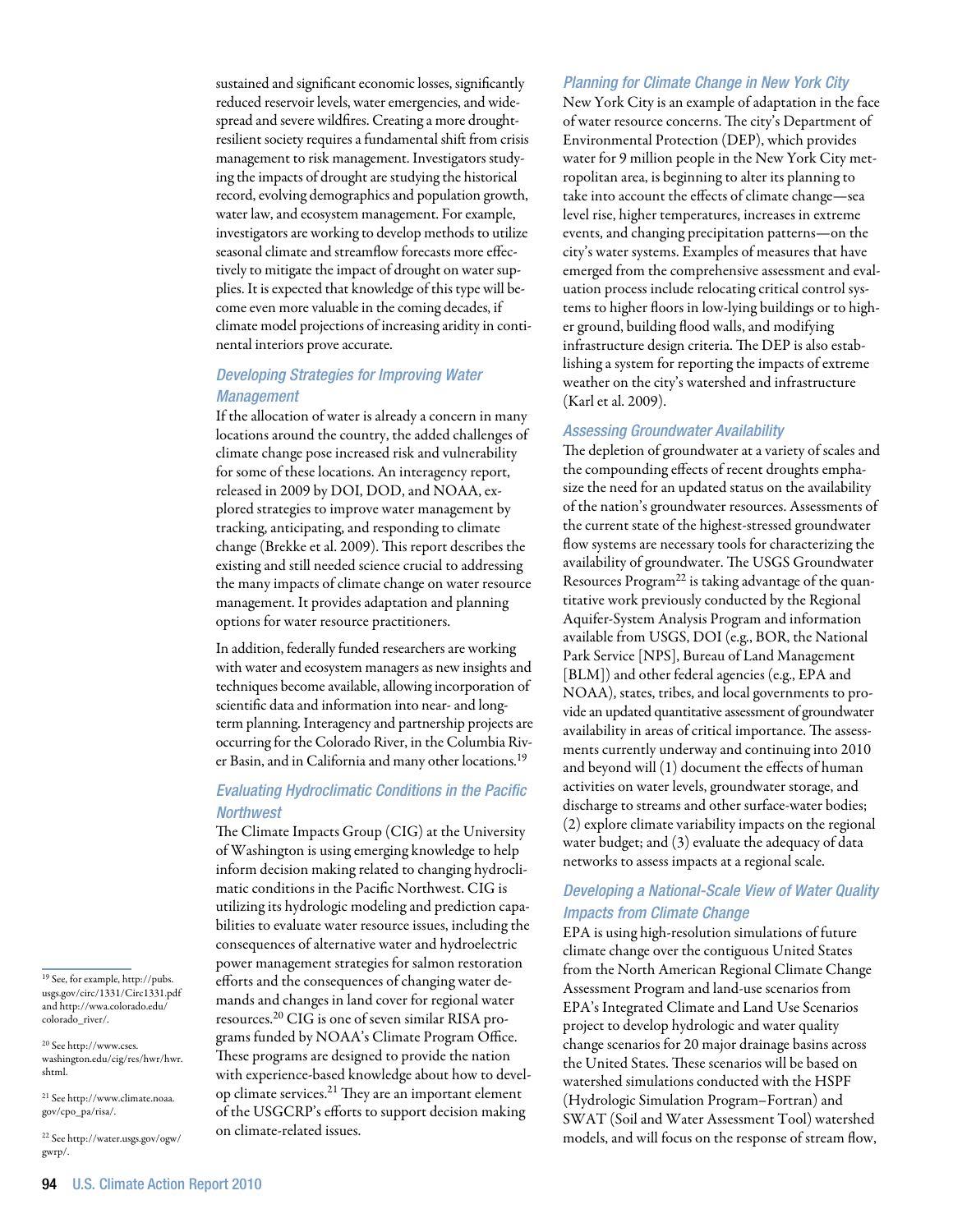nitrogen, phosphorus, and suspended sediment to a range of projected changes in climate and land use.

## **Ecosystems**

## *Enhancing Ecosystem Management Strategies*

The extent to which ecosystem conditions will be affected in the future will depend on the magnitude of climate change, the degree of sensitivity of the ecosystem to that change, the availability of adaptation options for effective ecosystem management, and the willingness to deploy those options. USGCRP addressed management strategies for facilitating ecosystem adaptation to climate variability and change in several state-of-the-art reports focused on federal lands (Baron et al. 2008; Backlund et al. 2008; Fagre et al. 2009). The goal of these adaptation strategies is to reduce the risk of adverse outcomes through activities that increase the resilience of ecological systems to climate change, and to take advantage of positive outcomes (Turner et al. 2003; Tompkins and Adger 2004; Scheffer et al. 2001; Baron et al. 2008). Because some changes in the climate system are likely to persist into the future regardless of emissions reduction, adaptation is an essential response for future protection of climate-sensitive ecosystems.

Adaptation options for enhancing ecosystem resilience include changes in processes, practices, or structures to reduce anticipated damages or enhance beneficial responses associated with climate variability and change. In some cases, opportunities for adaptation offer stakeholders multiple beneficial outcomes, such as the addition of riparian buffer strips that, for example, manage pollution loadings from agricultural land into rivers or provide a protective barrier to increases in both pollution and sediment loadings that may be associated with future climate or other environmental change (Baron et al. 2008).

## *Identifying Necessary Information and Tools*

A range of adaptation options is possible for many ecosystems, but a lack of information or resources may impede successful implementation. In some cases, managers may not have the knowledge or information they need to address climate change impacts. In other instances, managers may understand the issues and have the relevant information but lack resources to implement adaptation options. Furthermore, even with improvement in the knowledge and communication of available and emerging adaptation strategies, the feasibility and effectiveness of adaptation will depend on the adaptive capacity of the ecological system or social entity (Baron et al. 2008).

Thus, increasing adaptive capacity will require information and tools that aid in (1) understanding the combined effects on ecosystems of climate changes and non-climate stressors, and consequent implications for achieving specific management goals;

(2) applying existing management options or developing new adaptation approaches that reduce the risk of negative outcomes; and (3) understanding the opportunities and barriers that affect successful implementation of management strategies to address climate change impacts (Baron et al. 2008).

# *Reducing the Frequency and Severity of Wildfires in the West*

In the western United States, invasive annual grasses (e.g., cheatgrass) are increasing rapidly throughout the region. These fire-tolerant species increase fire frequency, eliminating native plants, wildlife and livestock forage, and habitat. USGS is providing science in support of decision making, including (1) mapping annual plant invasions (ground, aerial, satellite); (2) developing native plant restoration protocols; and (3) mapping historic fires to understand causes.23 BLM, which is responsible for managing much of the federal land affected by these issues, is developing adaptation plans to restore native plant communities, ensure the necessary presence of pollinators, reduce the frequency and severity of wildfire, and "pre-adapt" these lands for climate change—planting communities in anticipation of local changes due to a changing climate. Specifically, BLM and its partners are conducting a natural habitat restoration effort for millions of acres in the Great Basin of Nevada, Oregon, Idaho, California, and Utah, and they are working with commercial seed producers to grow native seed for restoration.24

## Public Health

## *Addressing Heat-Related Health Threats*

Critical U.S. government information to support action to reduce the health impacts of excessive heat days would be routinely used during heat waves in many U.S. cities. This information has applicability under projected increases in the number of such events, due to climate change. For example, NOAA's National Weather Service provides temperature and heat index information for the determination of "heat warnings."

During heat waves in Philadelphia, a heat alert is issued and news organizations are provided with tips on how vulnerable people can protect themselves. The health department and thousands of block captains check on elderly residents, and public cooling places extend their hours. The city also operates a "heatline" with nurses ready to assist callers with heat-related health problems. In addition, the Cool Homes program offers assistance to elderly, low-income residents to install roof insulation and cool surfaces to save energy and lower indoor temperatures. Philadelphia's system is estimated to have saved 117 lives in its first three years of operation (Karl et al. 2009).

As another example, EPA and other federal agencies responsible for addressing excessive heat events (EHEs) developed a guidebook that provides interest-

<sup>23</sup> See http://www.usgs.gov/ hazards/wildfires/.

<sup>24</sup> See http://www.blm.gov/id/st/ en/prog/gbri.html.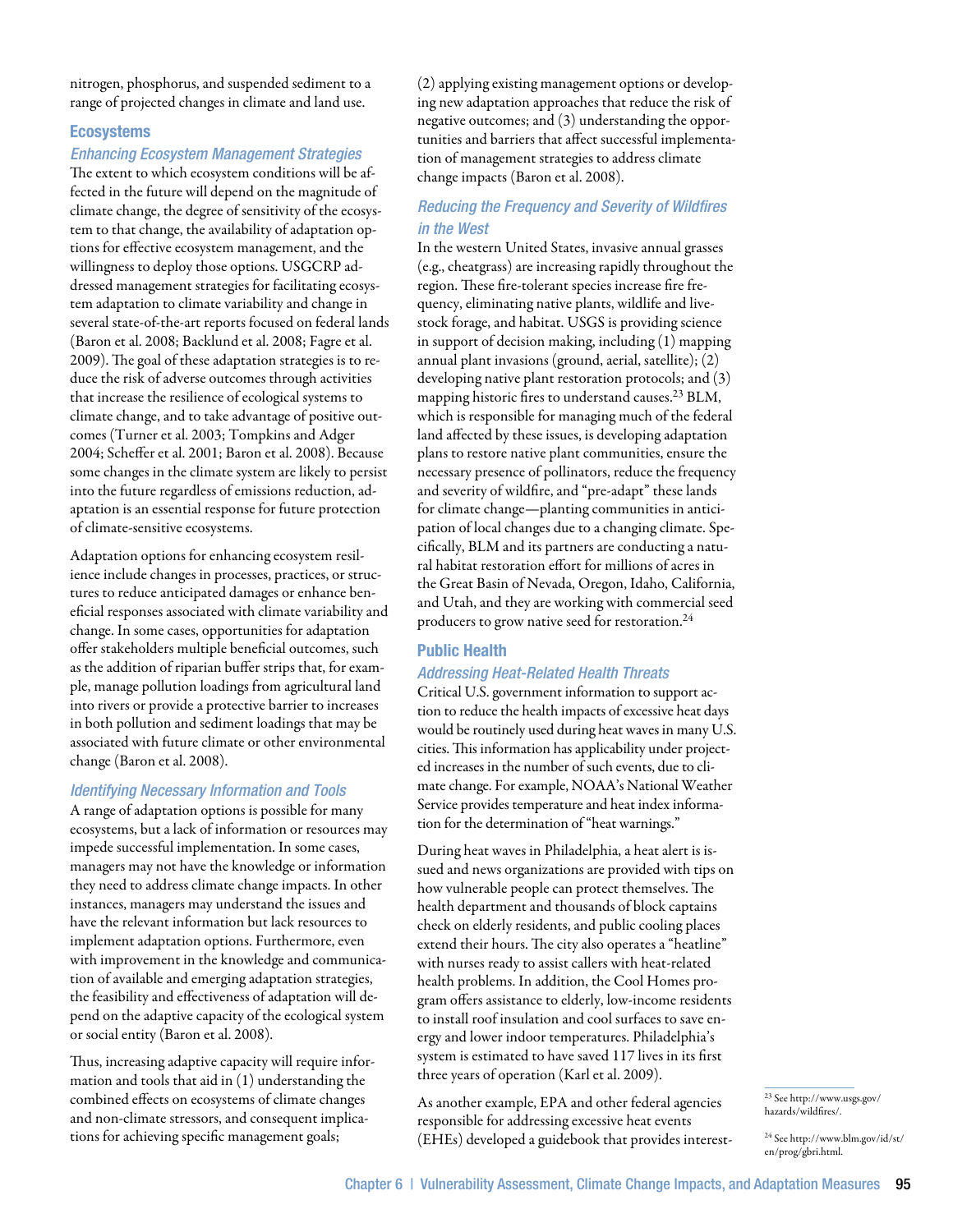ed public health officials with information on the risks of and impacts from EHEs, including guidance on EHE forecasting and identification (U.S. EPA/OAP 2006a). The guidebook also provides a menu of notification and response actions to consider when developing or enhancing a local EHE program based in part upon a review of various EHE response programs.

# *Developing Integrated Health Assessment Frameworks*

EPA is also undertaking important work assessing the relationships between climate change and human health. This assessment work goes beyond basic epidemiological research to develop integrated health assessment frameworks that consider the effects of multiple stresses, their interactions, and human adaptive responses. Along with health sector assessments, conducted in conjunction with the USGCRP national assessment process, there are research and assessment activities focused on the consequences of global change on weather-related morbidity and vector- and water-borne diseases. In addition, the results from the USGCRP air quality assessments will be used to evaluate health consequences.25

## *Working Internationally to Fight Malaria*

Internationally, NOAA, EPA, and NSF have collaborated to fund efforts, in partnership with developing country colleagues, to identify relationships between malaria and climate and to develop an early-warning system for malaria.<sup>26</sup> Clear relationships were identified and significant capacity was built, including through stakeholder input, to develop early-warning systems.

# **Coasts**

# *Adapting to Rising Sea Levels Along the East Coast*

In an example from the USGCRP assessment of coastal vulnerability to sea level rise (Titus et al. 2009), adaption options for coastal wetland ecosystems were outlined. Wetlands are rich ecosystems that provide protection from coastal storms as well as a number of other resources and services (Karl et al. 2009). To adapt to rising sea level without damaging vulnerable ecosystems through the implementation of "hard armoring" of the shorelines (e.g., sea walls), a system of "rolling easements" for property and ecosystems to migrate inland as the sea rises could be implemented. For example, in Massachusetts and Rhode Island, hard armoring of the shoreline is prohibited in some areas to allow the migration of ecosystems. Maryland has recently enacted a Living Shoreline Protection Act,<sup>27</sup> which requires its Department of the Environment to create maps delineating the areas where hard structures will be allowed or prohibited (Karl et al. 2009).

#### *Preparing for Sea Level Rise*

In recognition of significant potential impacts from climate change, the Coastal Zone Management Act of

1972 states: "Because global warming may result in a substantial sea-level rise with serious adverse effects in the coastal zone, coastal states must anticipate and plan for such an occurrence" (16 U.S.C. [U.S. Code] § 1451).28 Property owners and federal, state, and local governments are already starting to take measures to prepare for the consequences of rising sea level. Most coastal states are working with the U.S. Army Corps of Engineers to place sand on their beaches to offset shore erosion. Property owners are elevating existing structures in many low-lying areas, to provide resilience to episodic storms as well as long-term change. Shoreline erosion along estuaries has led many property owners to defend their back yards by erecting shore protection structures, such as bulkheads, which eliminate the intertidal wetlands and beaches that would otherwise be found between the water and the dry land.

Several states have adopted policies to ensure that beaches, dunes, or wetlands are able to migrate inland as sea level rises. Some states prohibit new houses in areas likely to be eroded in the next 30–60 years (e.g., North Carolina Coastal Resources Commission). Concerned about the need to protect both natural shores and private property rights, Maine, Massachusetts, Rhode Island, South Carolina, and Texas have implemented some version of "rolling easements," in which people are allowed to build, but only on the condition that they will remove the structure if and when it is threatened by an advancing shoreline (McCarthy et al. 2001; Titus et al. 2009).

## *Addressing Climate's Impacts on Estuaries*

EPA has created the Climate Ready Estuaries program to help address climate change in coastal areas. This effort is helping the National Estuary Programs and other coastal managers develop the technical capacity to assess climate change vulnerabilities, engage and educate local stakeholders, and develop and implement adaptation strategies.29

## *Developing Assessments and Adaptation Plans*

DOI through USGS is conducting a national risk assessment due to future sea level rise for the U.S. Atlantic, Pacific, and Gulf of Mexico coasts. This includes work with NPS for coastal park units. In parallel, DOI through the U.S. Fish and Wildlife Service (FWS) is working with partners to create and implement adaptation plans for specific coastal wildlife refuges. In 2008, FWS created an adaptation plan with The Nature Conservancy and Duke Energy. Solutions articulated in the plan include (1) restore wetland hydrology: restore damage caused by artificial ditches; (2) reforest and restore shoreline: protect and restore existing natural coastal and inland habitat to facilitate species migration as sea level rises; (3) restore oyster reefs: restore oyster reefs in Pamlico Sound to protect shorelines from storms and rising seas;<sup>30</sup> and  $(4)$  mea-

25 See http://cfpub.epa. gov/ncea/cfm/recordisplay. cfm?deid=203459.

26 See http://portal.iri.columbia. edu/portal/server.pt/gateway/ PTARGS\_0\_0\_4621\_223\_0\_43/ http%3B/portal.iri.columbia. edu%3B9086/irips/projectview. jsp?id=31 and http://www.iwmi. cgiar.org/health/malaria/projects. htm#climatev.

27 See http://mlis.state. md.us/2008rs/chapters\_noln/ Ch\_304\_hb0973E.pdf.

28 See http://coastalmanagement. noaa.gov/czm/czm\_act.html.

29 See http://www.epa.gov/cre.

30 See http://www.dot.gov/ climate.